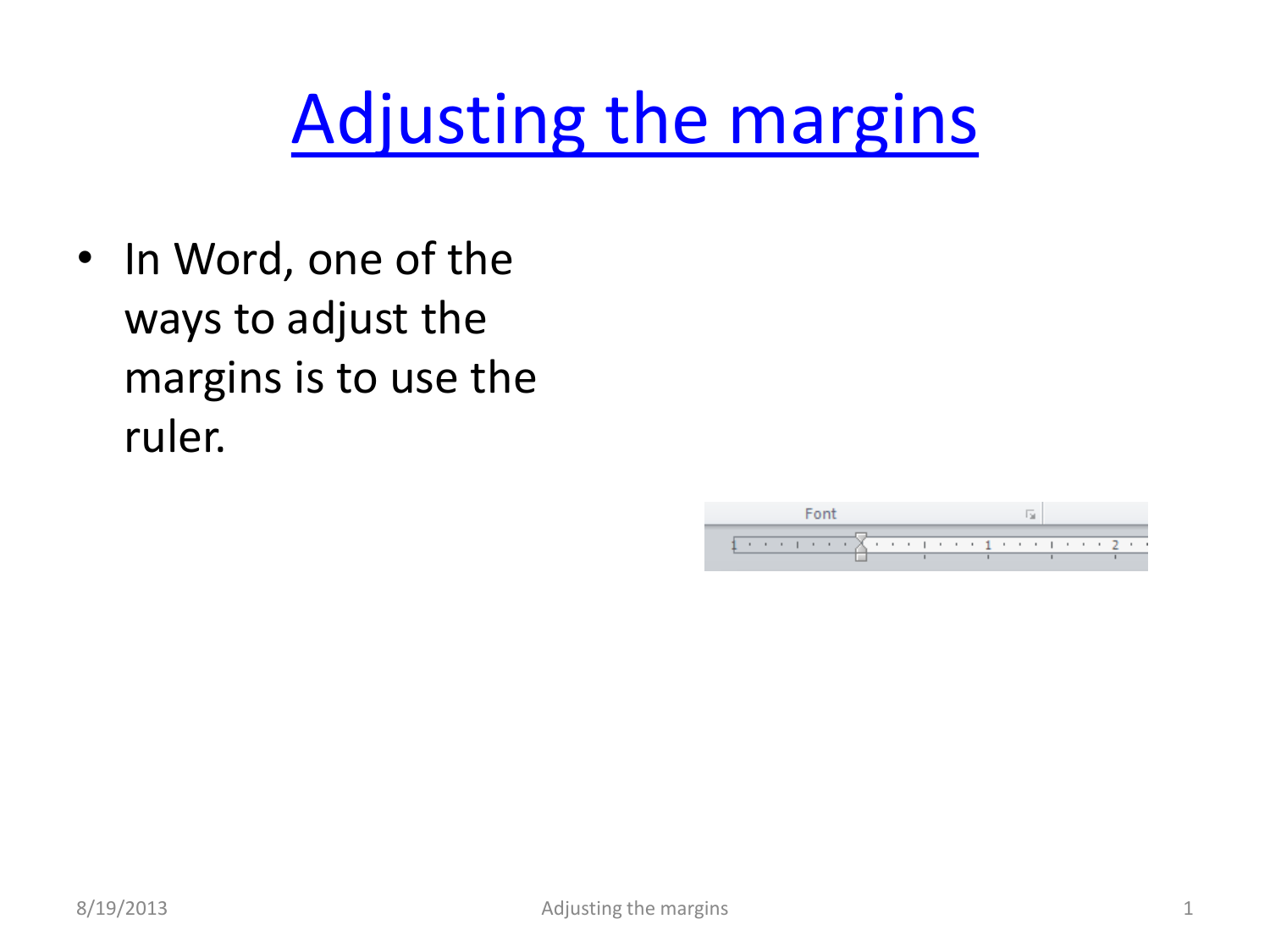- This slider breaks in two for the top and bottom margins.
- To adjust the first margin, use the top triangle .
- To do this**, hold the left mouse button down** on the upper triangle in the hourglass
- While doing this, **slide the triangle** to the desired point on the ruler.
- <span id="page-1-0"></span>• The first margin will adjust the text located in the line in which the cursor is on.

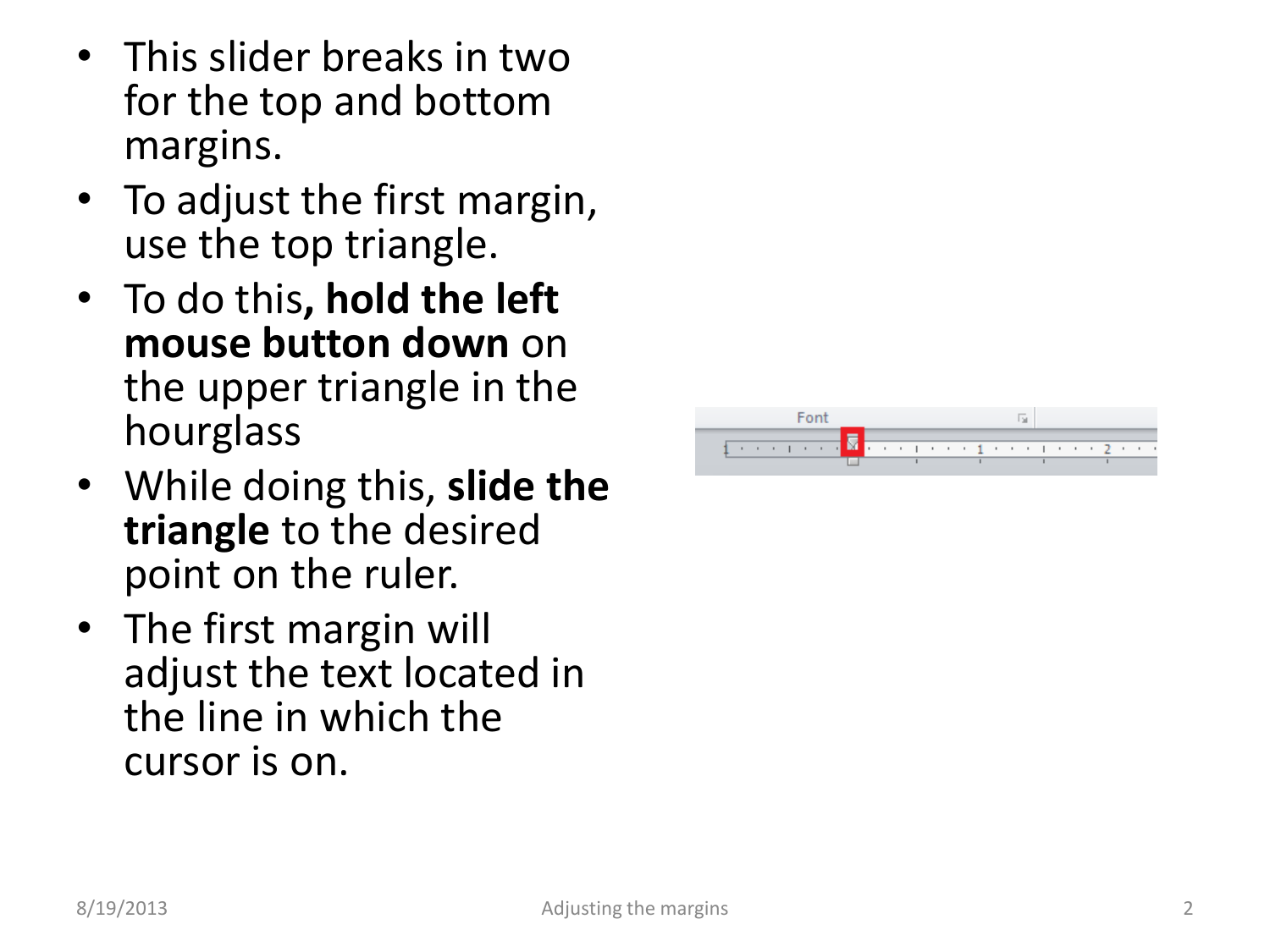- To **move the second margin**, which is the bottom margin, hold the left mouse button down on the bottom triangle on the hourglass.
- While doing this, **slide the triangle** to the desired point on the ruler.
- The second margin will adjust the text underneath your cursor's location.

|  |  |  |  |  |  |  |  |  |  |  |  | Paragrap |  |  |  |  |  |  |  |  |  |  |  |
|--|--|--|--|--|--|--|--|--|--|--|--|----------|--|--|--|--|--|--|--|--|--|--|--|
|  |  |  |  |  |  |  |  |  |  |  |  |          |  |  |  |  |  |  |  |  |  |  |  |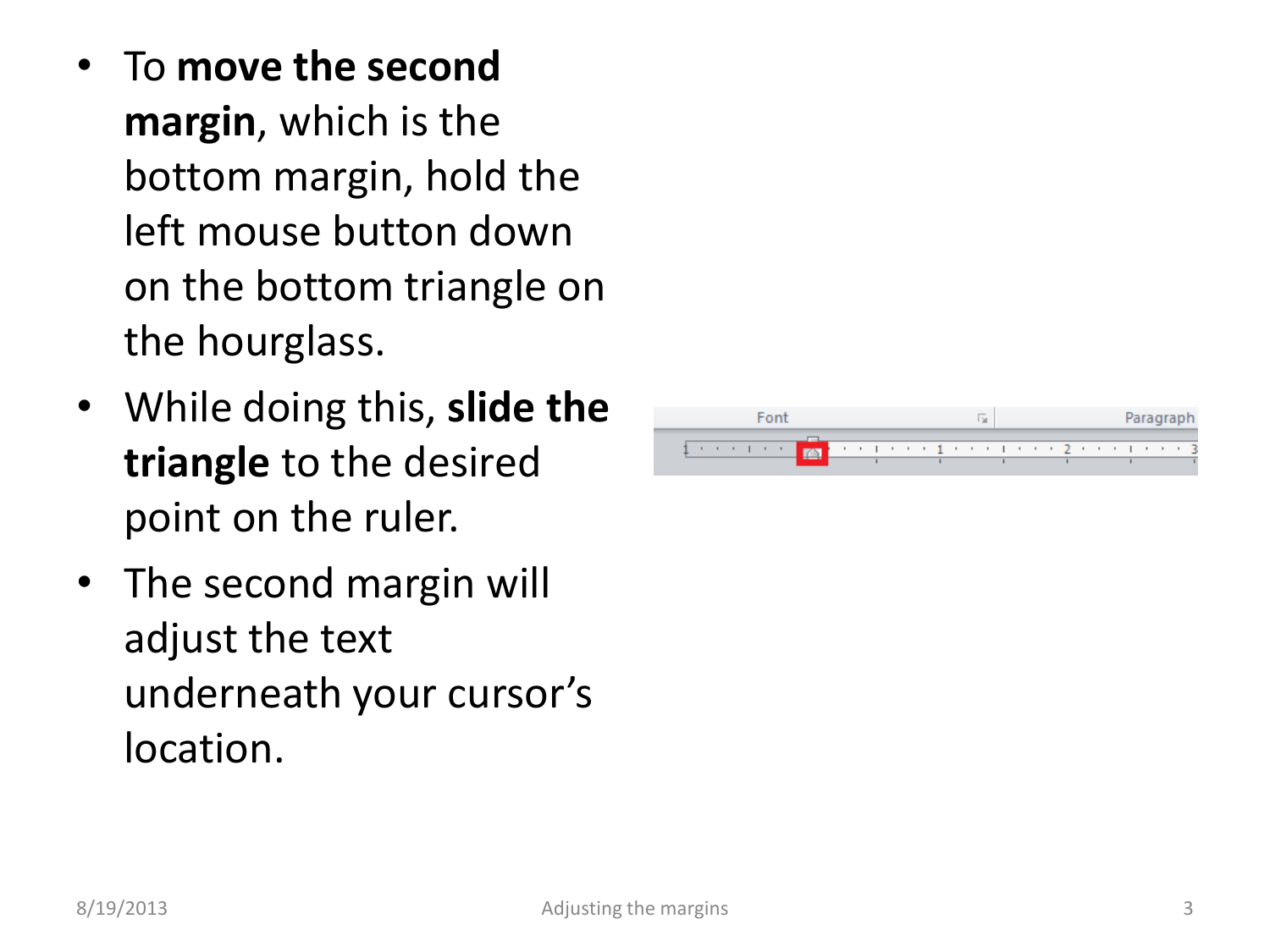- To move the entire hourglass, which will move all the margins at the same time
- Locate the square beneath the hourglass
- **Hold the left mouse button down**
- then **slide the hourglass**  looking slider to the desired point on the ruler.
- Moving both margins will adjust the margin that the cursor is on; in addition to moving the line beneath the cursor.

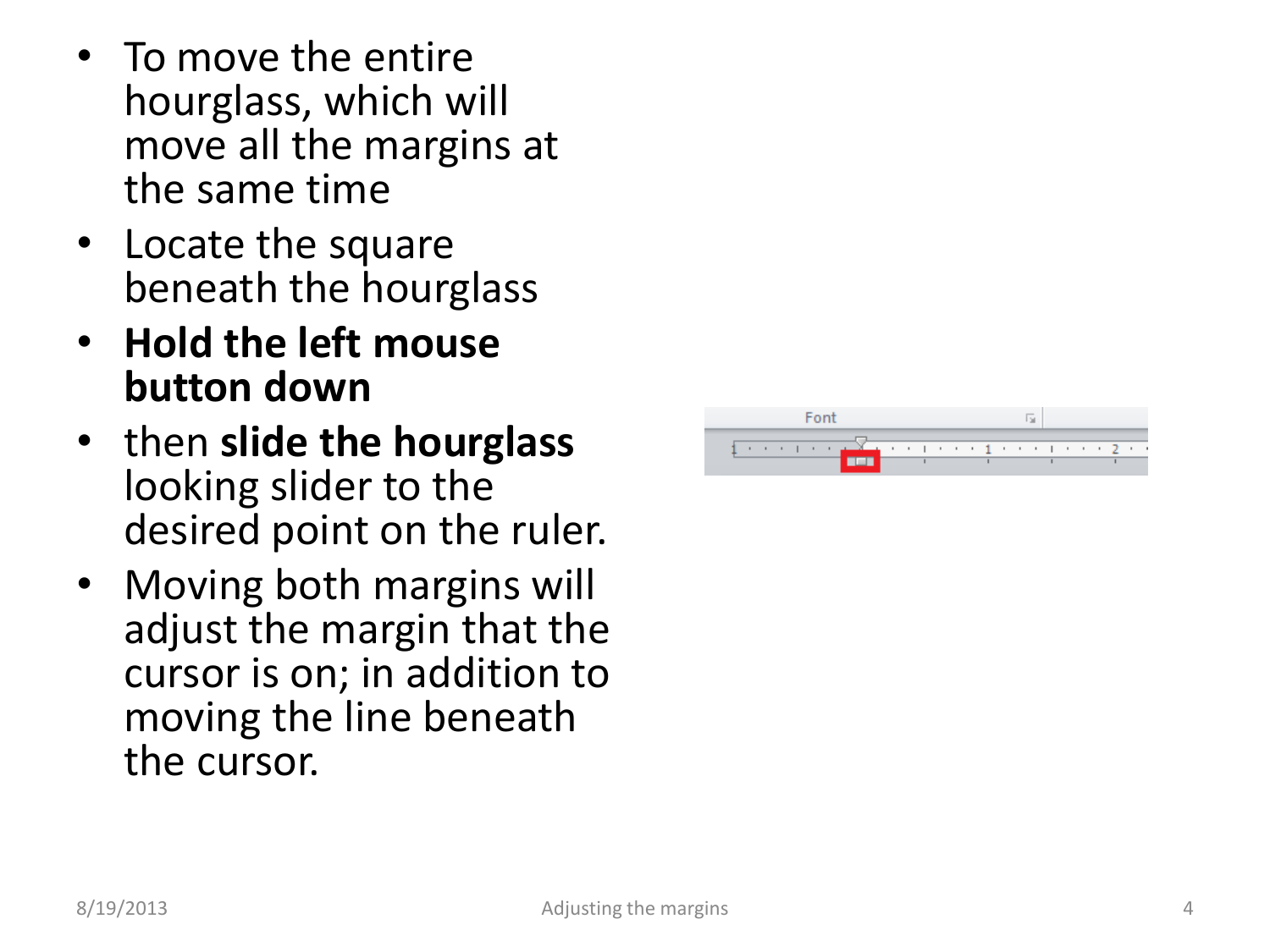- You can also change the margin by **right clicking**
- In the box that appears, **left click** on **Paragraph**.

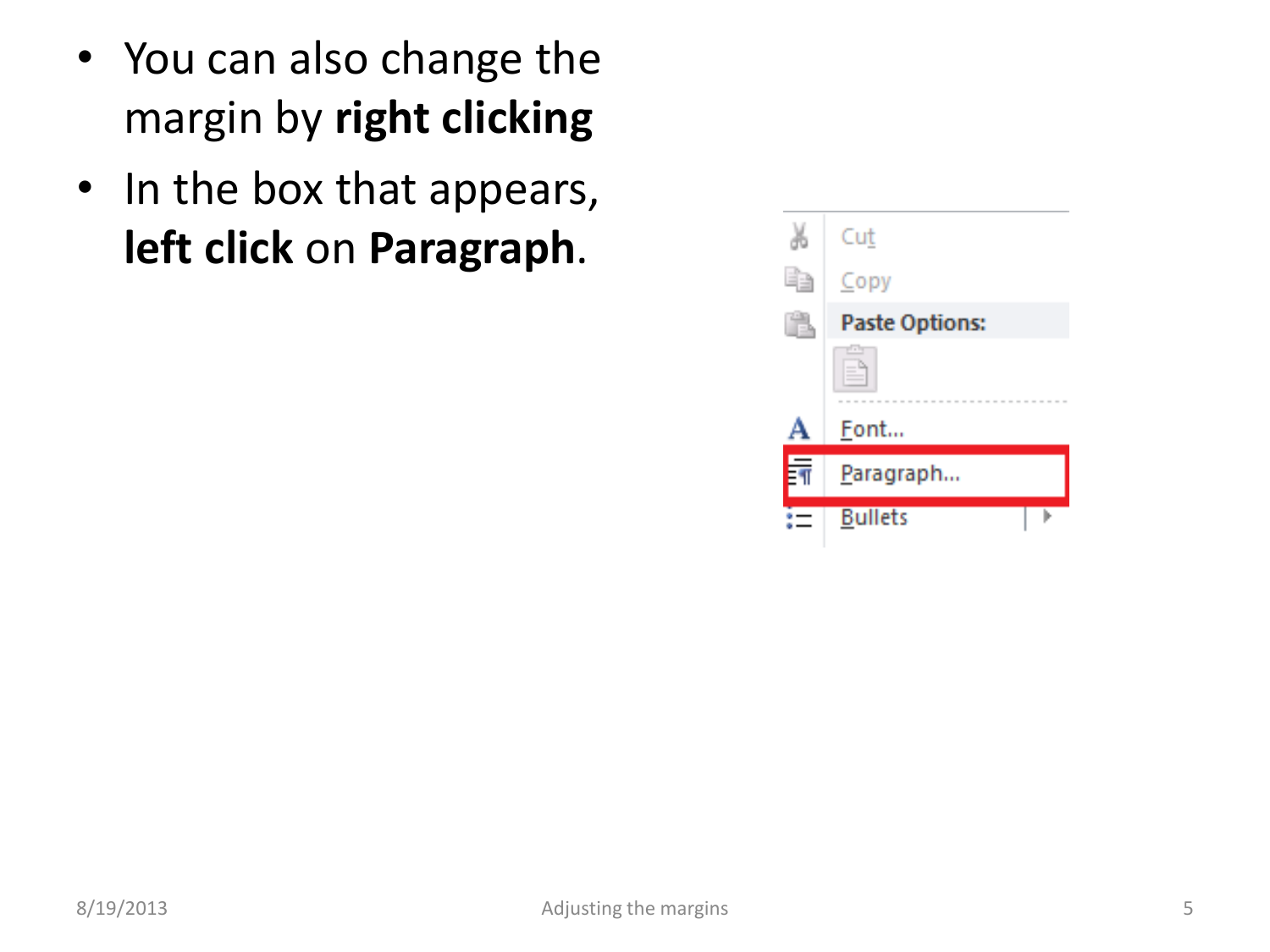• In the dialog box that appears **double left click** on the box next to **Left** under **Indentation***.*

| Indents and Spacing                                  | Line and Page Breaks   Asian Typography                         |               |      |   |  |  |  |  |  |  |
|------------------------------------------------------|-----------------------------------------------------------------|---------------|------|---|--|--|--|--|--|--|
| General                                              |                                                                 |               |      |   |  |  |  |  |  |  |
| Alignment:                                           | lLeft                                                           |               |      |   |  |  |  |  |  |  |
| Outline level:                                       | <b>Body Text</b>                                                |               |      |   |  |  |  |  |  |  |
| Indentation                                          |                                                                 |               |      |   |  |  |  |  |  |  |
|                                                      |                                                                 |               |      |   |  |  |  |  |  |  |
| $0^*$<br>Left:                                       | ۸<br>┯                                                          | Special:      | By:  |   |  |  |  |  |  |  |
| 0"<br>Right:                                         | ÷                                                               | (none)        |      | ÷ |  |  |  |  |  |  |
| Mirror indents                                       |                                                                 |               |      |   |  |  |  |  |  |  |
|                                                      | Automatically adjust right indent when document grid is defined |               |      |   |  |  |  |  |  |  |
| Spacing                                              |                                                                 |               |      |   |  |  |  |  |  |  |
| Before:                                              | 0 <sub>pt</sub>                                                 | Line spacing: | At:  |   |  |  |  |  |  |  |
| After:                                               | 10 <sub>pt</sub>                                                | Multiple      | 1.15 |   |  |  |  |  |  |  |
| Don't add space between paragraphs of the same style |                                                                 |               |      |   |  |  |  |  |  |  |
|                                                      | Snap to grid when document grid is defined                      |               |      |   |  |  |  |  |  |  |
| Preview                                              |                                                                 |               |      |   |  |  |  |  |  |  |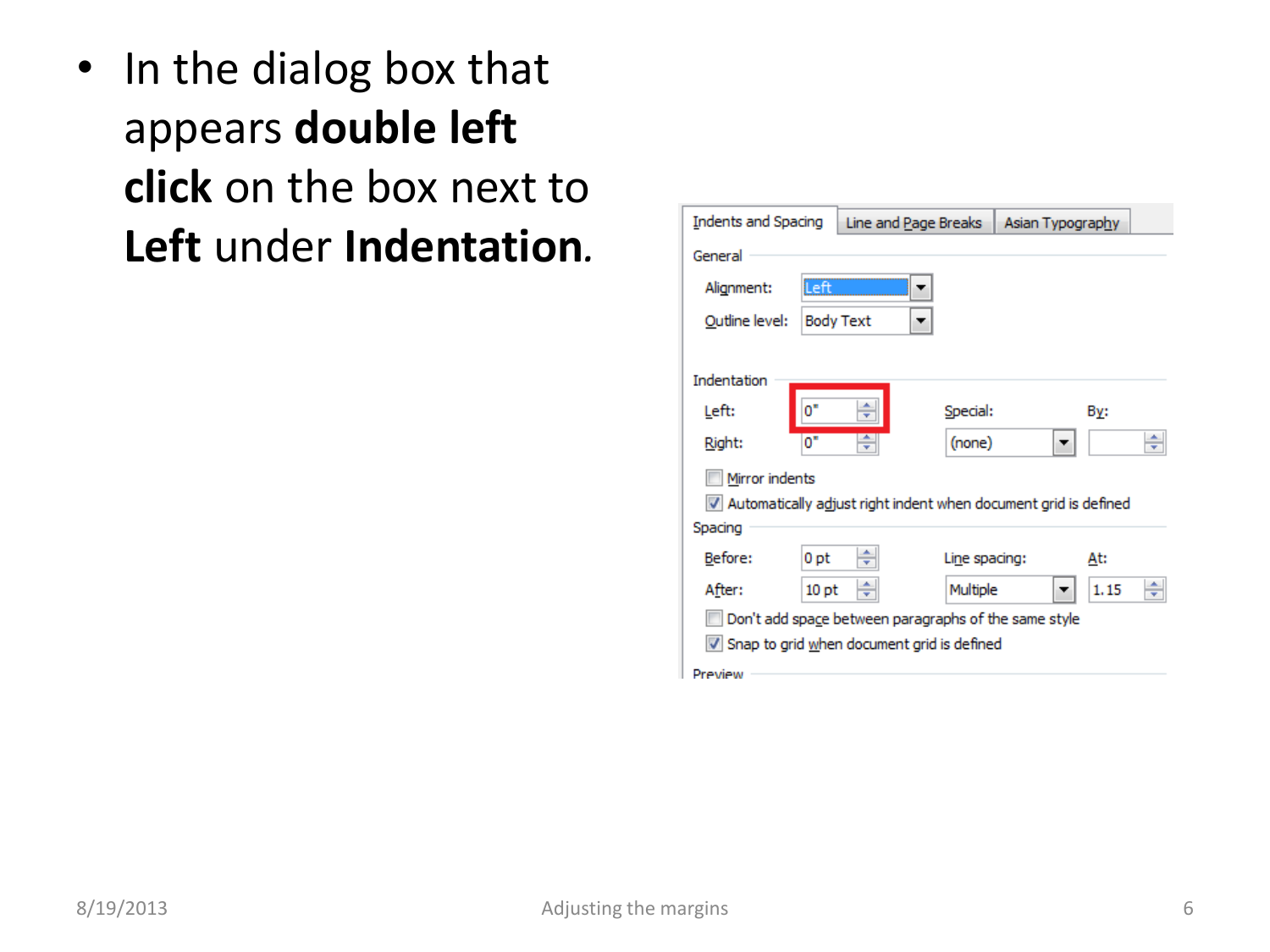• Type in how many inches of an indent you want then **left click** on **OK** near the bottom of the box.

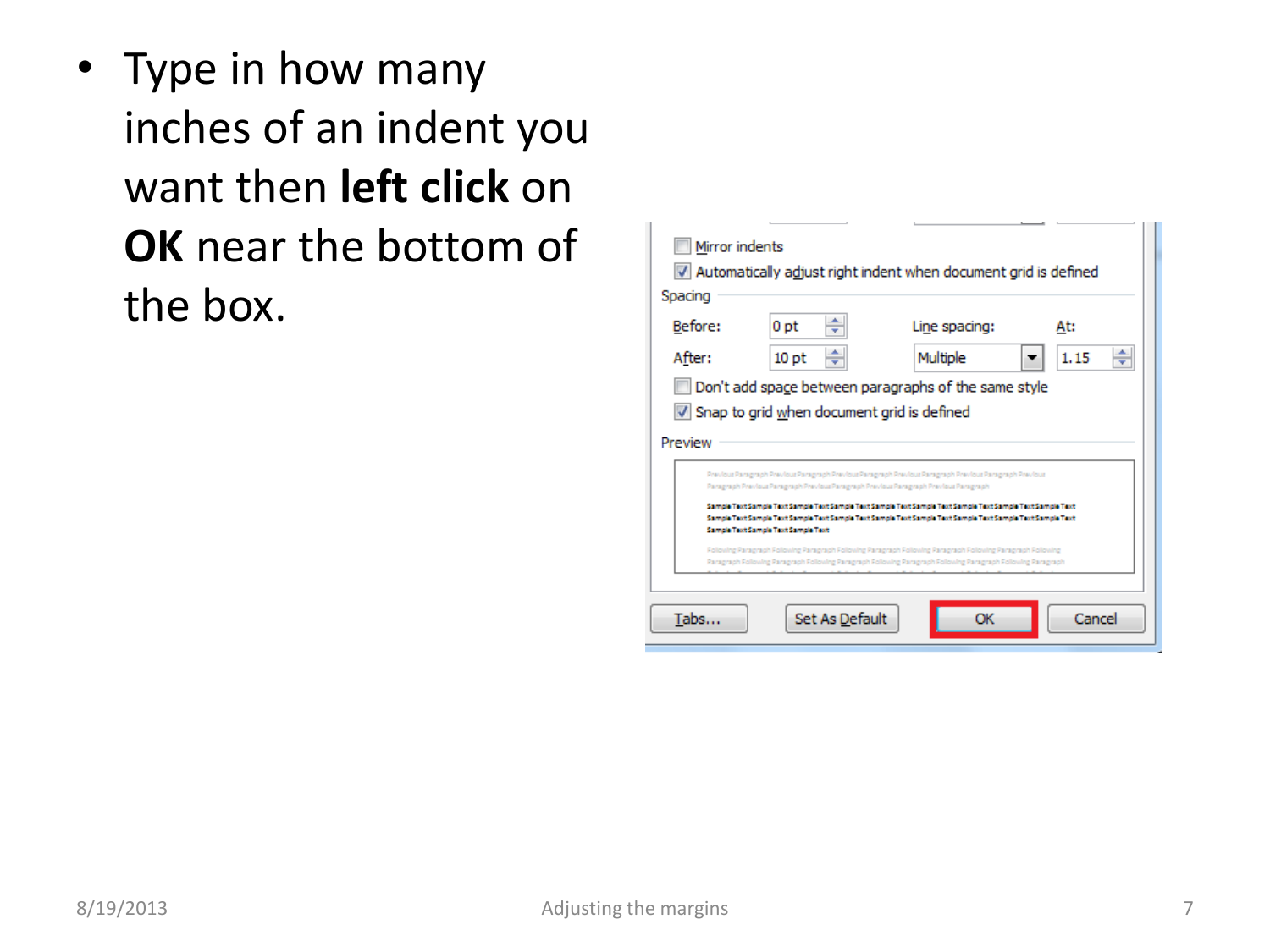• Another way to change the margins is by **left clicking** on the **Page Layout** tab

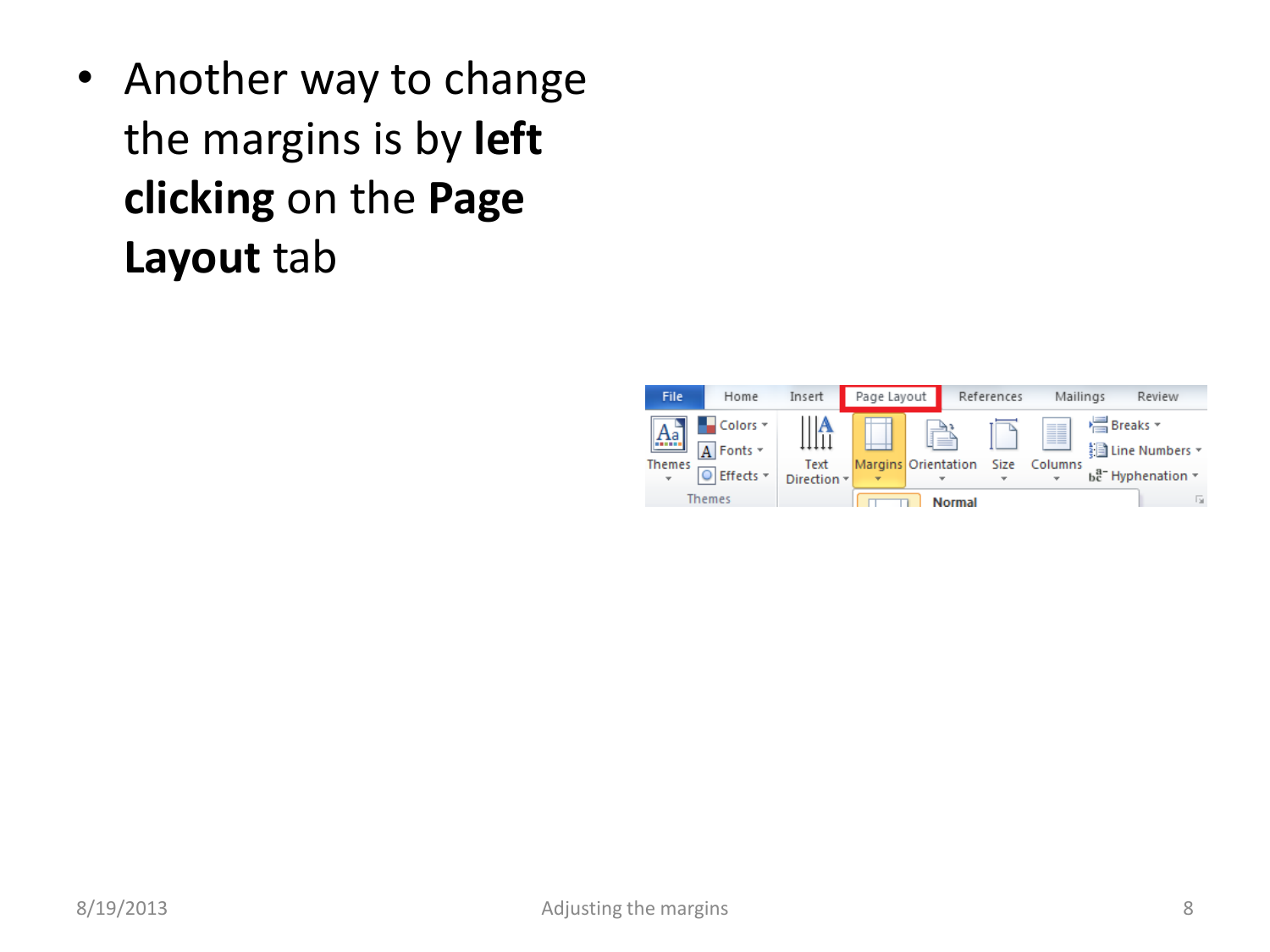## • **Left click** on the **Margins** icon.